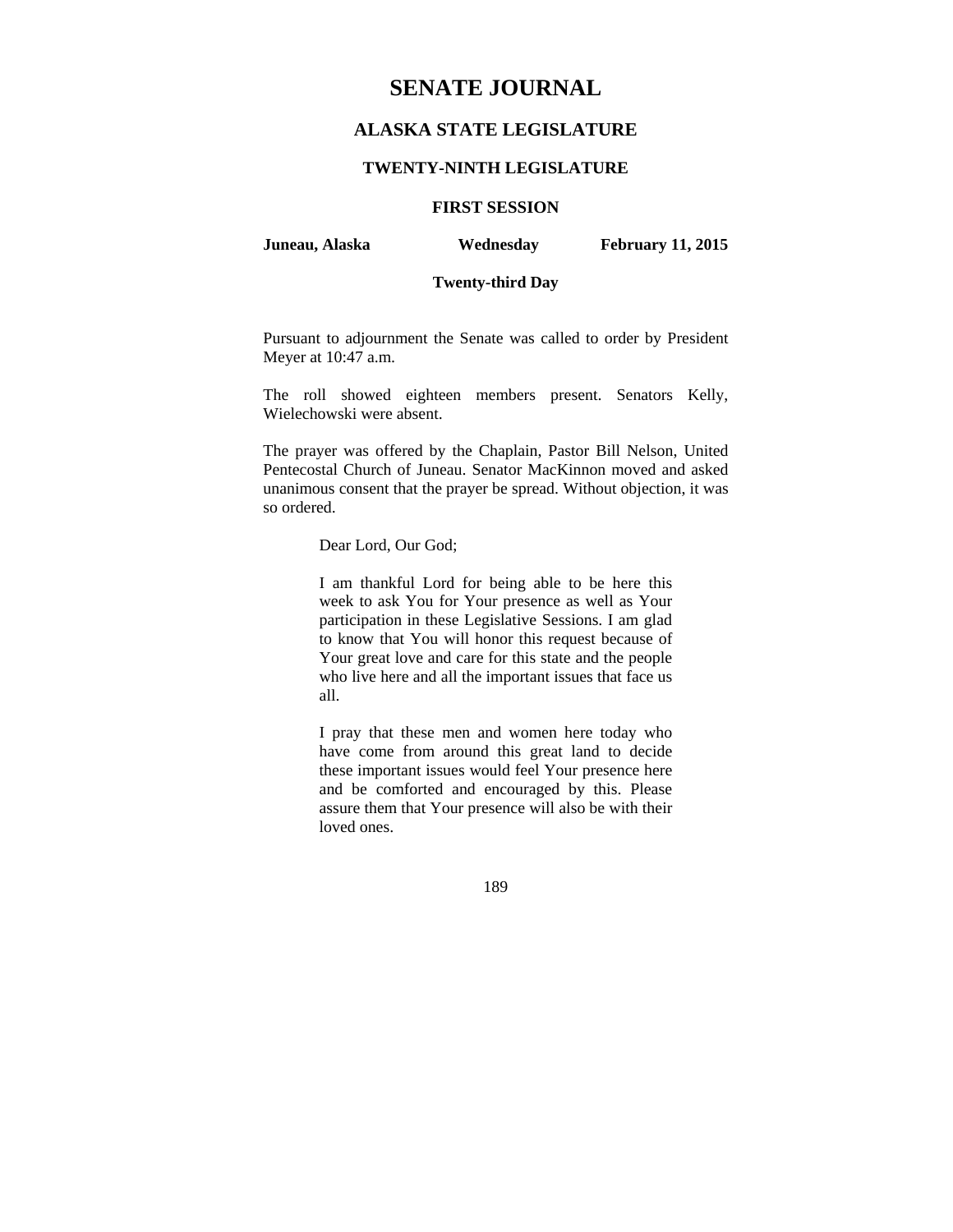Lord, We ask for Your blessing upon the state of Alaska and all the people who live here. That peace and prosperity and the continuation of the great leadership we have, would continue.

I also ask a blessing for our legislators who never stop caring about the important issues that we face. Lord, Bless them with great peace, clarity and wisdom along with Your abiding presence as they work to keep Alaska the best place to live.

Thank You Lord. Amen.

Senator Huggins led the Senate in the Pledge of Allegiance.

## **Certification**

Senator Coghill moved and asked unanimous consent that the journals for the twenty-first and twenty-second legislative days be approved as certified by the Secretary. Without objection, it was so ordered.

The presence of Senator Kelly was noted.

#### **Recess**

Senator Coghill moved and asked unanimous consent that the Senate stand in recess to the Joint Session. Without objection, the Senate recessed at 10:51 a.m.

#### **After Recess**

# **Joint Session in the House**

Speaker Chenault called the House to order and in accordance with Uniform Rule 51 turned the gavel over to President Meyer, who called the Joint Session to order at 11:03 a.m.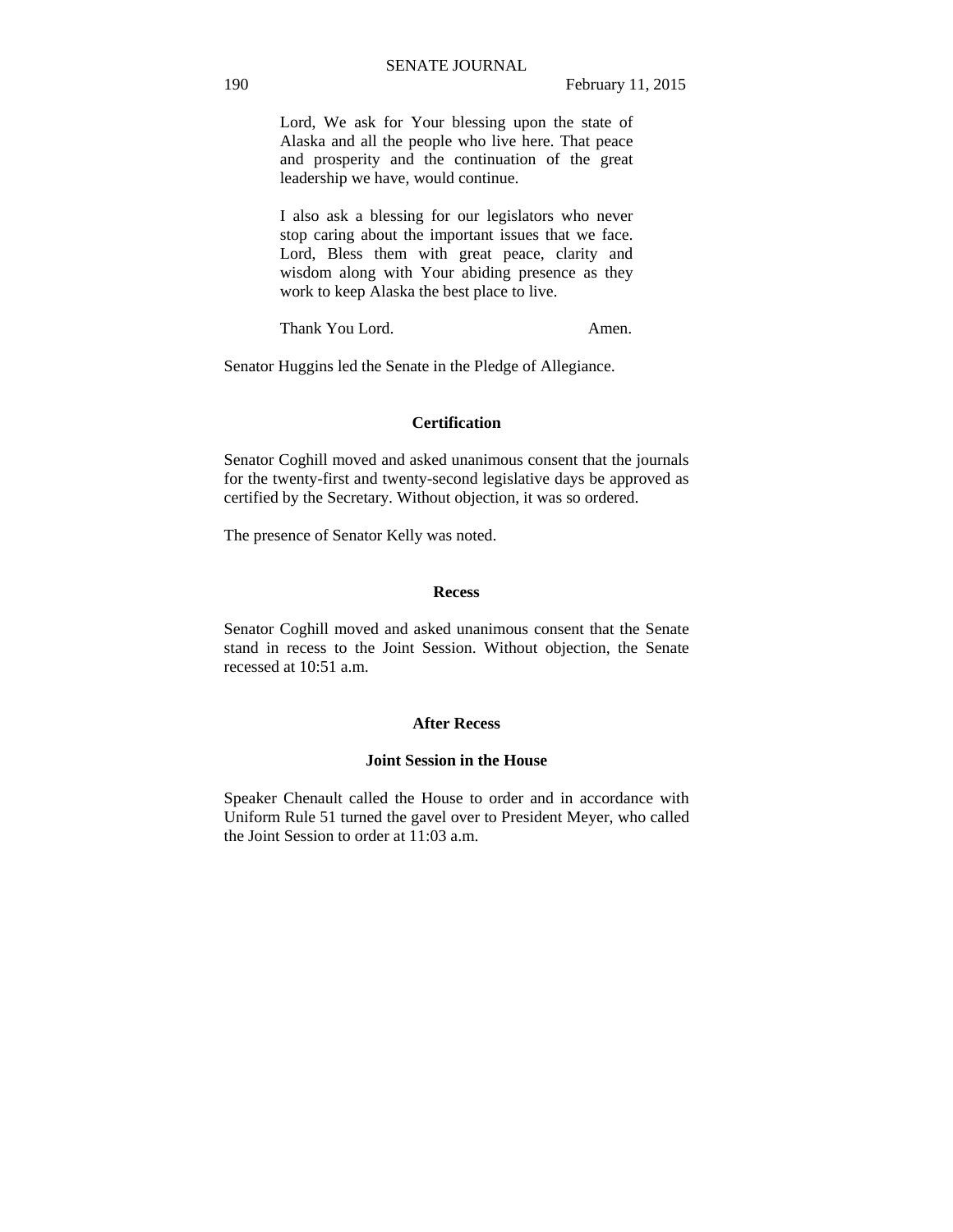The purpose of the Joint Session was to hear an address by the Honorable Dana Fabe, Chief Justice of the Alaska Supreme Court.

The presence of Senator Wielechowski was noted.

Senator Coghill moved and asked unanimous consent that the roll call of the Senate be waived and all members be shown as present. Without objection, it was so ordered.

Representative Millett moved and asked unanimous consent that the roll call of the House be waived and all members be shown as present. Without objection, it was so ordered.

President Meyer appointed Representative Claman and Senator McGuire to escort Chief Justice Fabe to the Joint Session.

The Senate Sergeant-at-Arms, Grace Ellsworth, announced Chief Justice Dana Fabe's entrance to the House Chamber.

Chief Justice Fabe was escorted to the rostrum and welcomed by President Meyer.

Chief Justice Fabe delivered her address. This address appears in House and Senate Joint Journal Supplement No. 4.

The Chief Justice received a standing ovation and was escorted from the chamber by Senator McGuire and Representative Claman.

Senator Coghill moved and asked unanimous consent that the Joint Session stand in adjournment. Without objection, President Meyer adjourned the Joint Session at 11:42 a.m.

# **After Recess**

## **In the Senate**

The Senate reconvened at 11:51 a.m.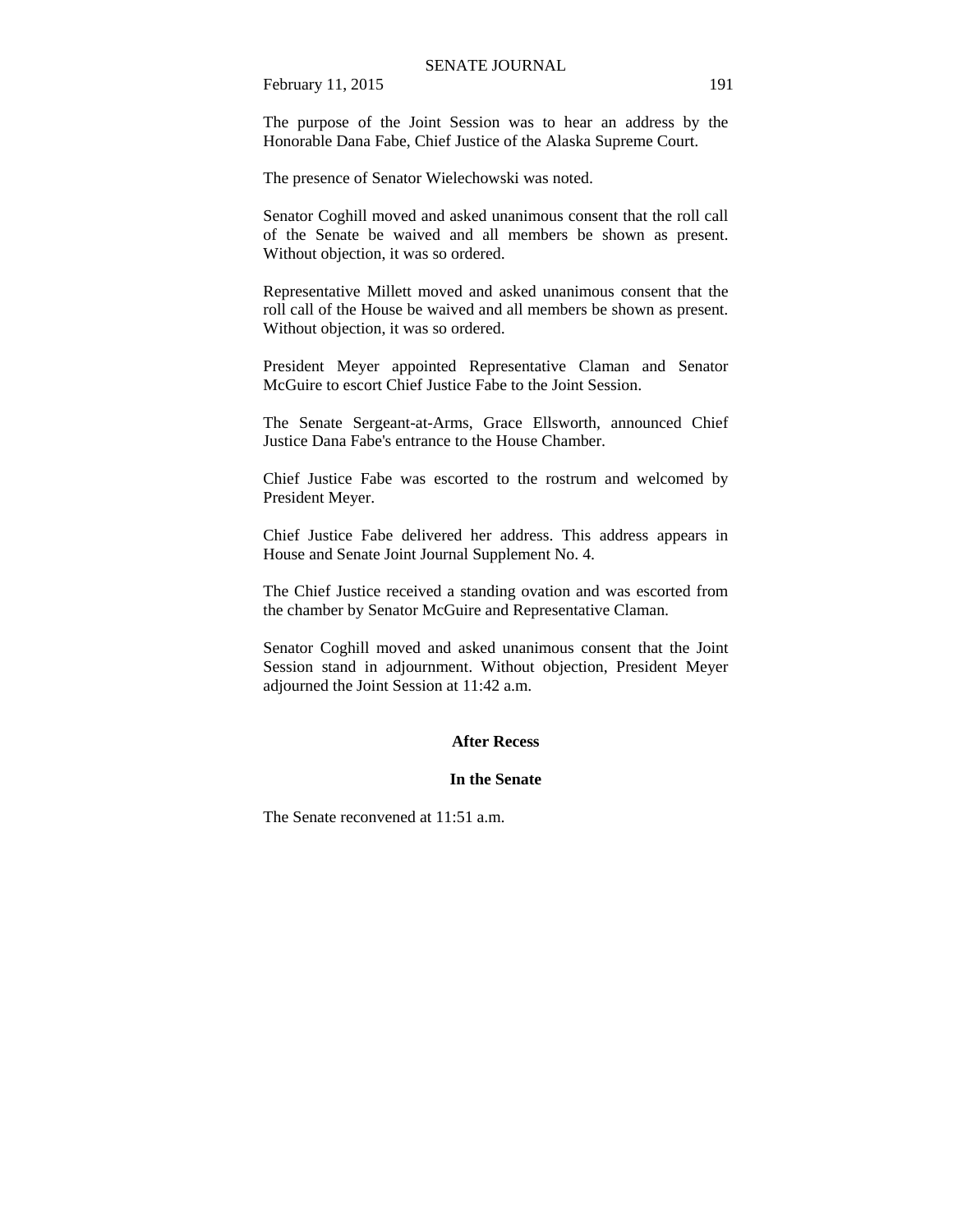### **Messages from the House**

Message dated February 9 was read stating the House passed and transmitted for consideration:

# **First Reading and Reference of House Resolutions**

### **HJR 9**

HOUSE JOINT RESOLUTION NO. 9 BY REPRESENTATIVES TALERICO, Colver, Lynn, Millett, Chenault, Saddler, Hughes, Hawker, Olson, Herron, Pruitt, Johnson, Thompson, Wilson, Reinbold, LeDoux, Stutes, Tilton,

> Urging the United States Congress to pass legislation to open the coastal plain of the Arctic National Wildlife Refuge to oil and gas development; urging the United States Department of the Interior to recognize the private property rights of owners of land in and adjacent to the Arctic National Wildlife Refuge; relating to oil and gas exploration, development, production, and royalties; and relating to renewable and alternative energy technologies.

was read the first time and referred to the Resources Committee.

## **Standing Committee Reports**

Report dated February 9 was read stating:

In accordance with AS 24.60.130 the Judiciary Committee reviewed the following and recommends the appointments be forwarded to the Senate floor for consideration:

# **Select Committee on Legislative Ethics**

Dennis "Skip" Cook Herman G. Walker, Jr.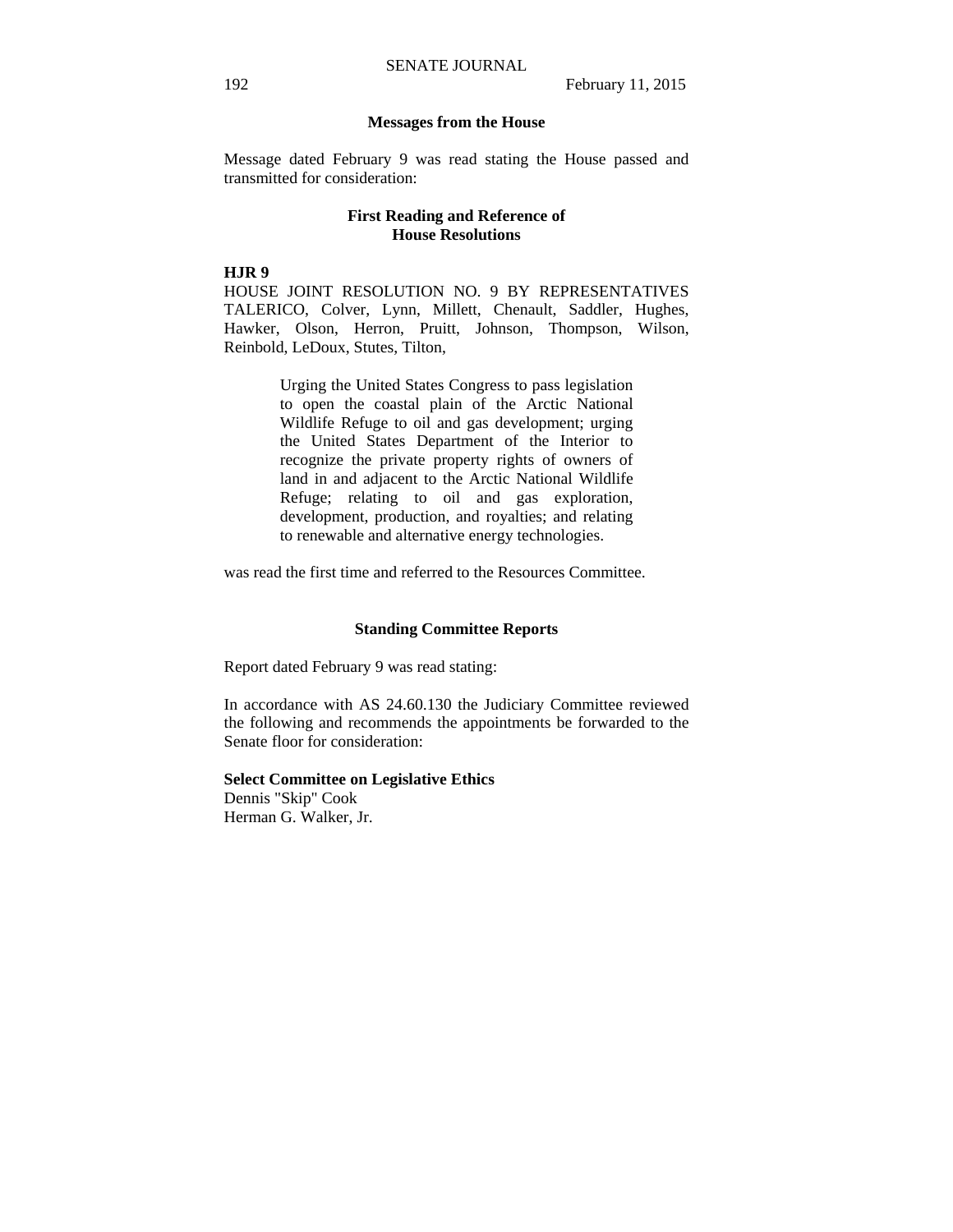This does not reflect an intent by any of the members to vote for or against the confirmation of the individuals during any further sessions.

Signing the report: Senator McGuire, Chair; Senators Wielechowski, Costello, Coghill, Micciche.

Report dated February 9 was read stating:

In accordance with AS 39.05.080, the Resources Committee reviewed the following and recommends the appointments be forwarded to a joint session for consideration:

## **Alaska Commercial Fisheries Entry Commission**

Benjamin Brown – Juneau Verne Rupright – Wasilla

# **Alaska Oil and Gas Conservation Commission**

Michael Gallagher – Anchorage

This does not reflect an intent by any of the members to vote for or against the confirmation of the individuals during any further sessions.

Signing the report: Senator Giessel, Chair; Senators Costello, Wielechowski, Coghill, Micciche, Stedman, Stoltze.

Report dated February 10 was read stating:

In accordance with AS 39.05.080, the Community and Regional Affairs Committee reviewed the following and recommends the appointments be forwarded to a joint session for consideration:

# **State Assessment Review Board**

William Roberts – Kodiak Steve Van Sant – Palmer

This does not reflect an intent by any of the members to vote for or against the confirmation of the individuals during any further sessions.

Signing the report: Senator Bishop, Chair; Senators Egan, MacKinnon, Stedman, Hoffman.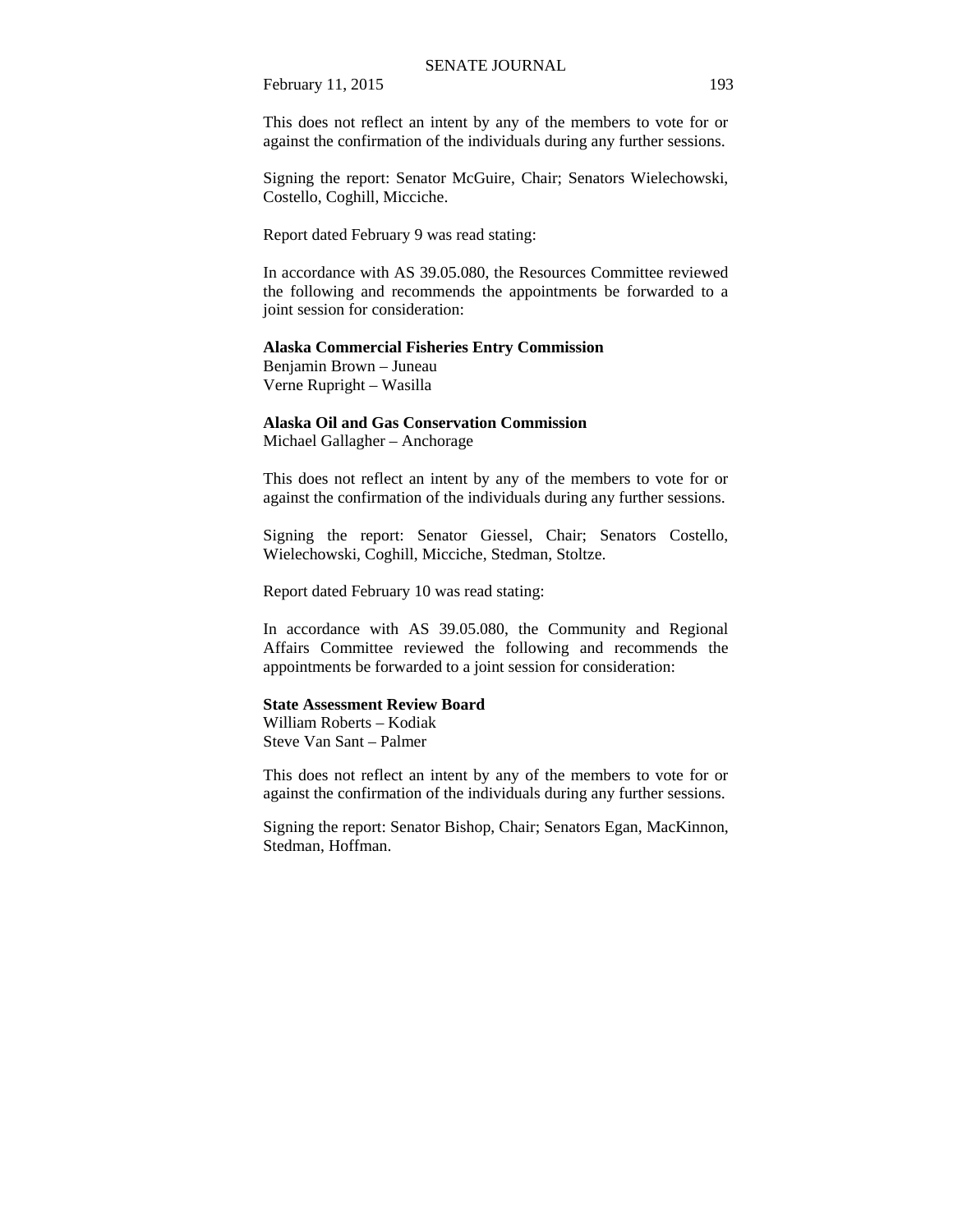# **SB 6**

The State Affairs Committee considered SENATE BILL NO. 6 "An Act exempting the state from daylight saving time; and providing for an effective date." Signing do pass: Senator Stoltze, Chair; Senators Coghill, Huggins, McGuire, Wielechowski.

The following fiscal information was published today: Fiscal Note No. 1, zero, Department of Administration

The bill was referred to the Finance Committee.

# **SJR 2**

The State Affairs Committee considered SENATE JOINT RESOLUTION NO. 2 Proposing an amendment to the Constitution of the State of Alaska relating to contracting state debt for postsecondary student loans. Signing no recommendation: Senator Stoltze, Chair; Senator Huggins. Signing do pass: Senators Coghill, McGuire, Wielechowski.

The following fiscal information was published today: Fiscal Note No. 1, zero, Office of the Governor

The resolution was referred to the Education Committee.

# **Introduction and Reference of Senate Resolutions**

## **SJR 14** SENATE JOINT RESOLUTION NO. 14 BY SENATOR COGHILL,

Urging the United States Department of the Army to maintain the current level of its combat-capable structure in the state and apply the No Action Alternative provision to both Fort Wainwright and Joint Base Elmendorf-Richardson.

was read the first time and referred to the State Affairs Committee.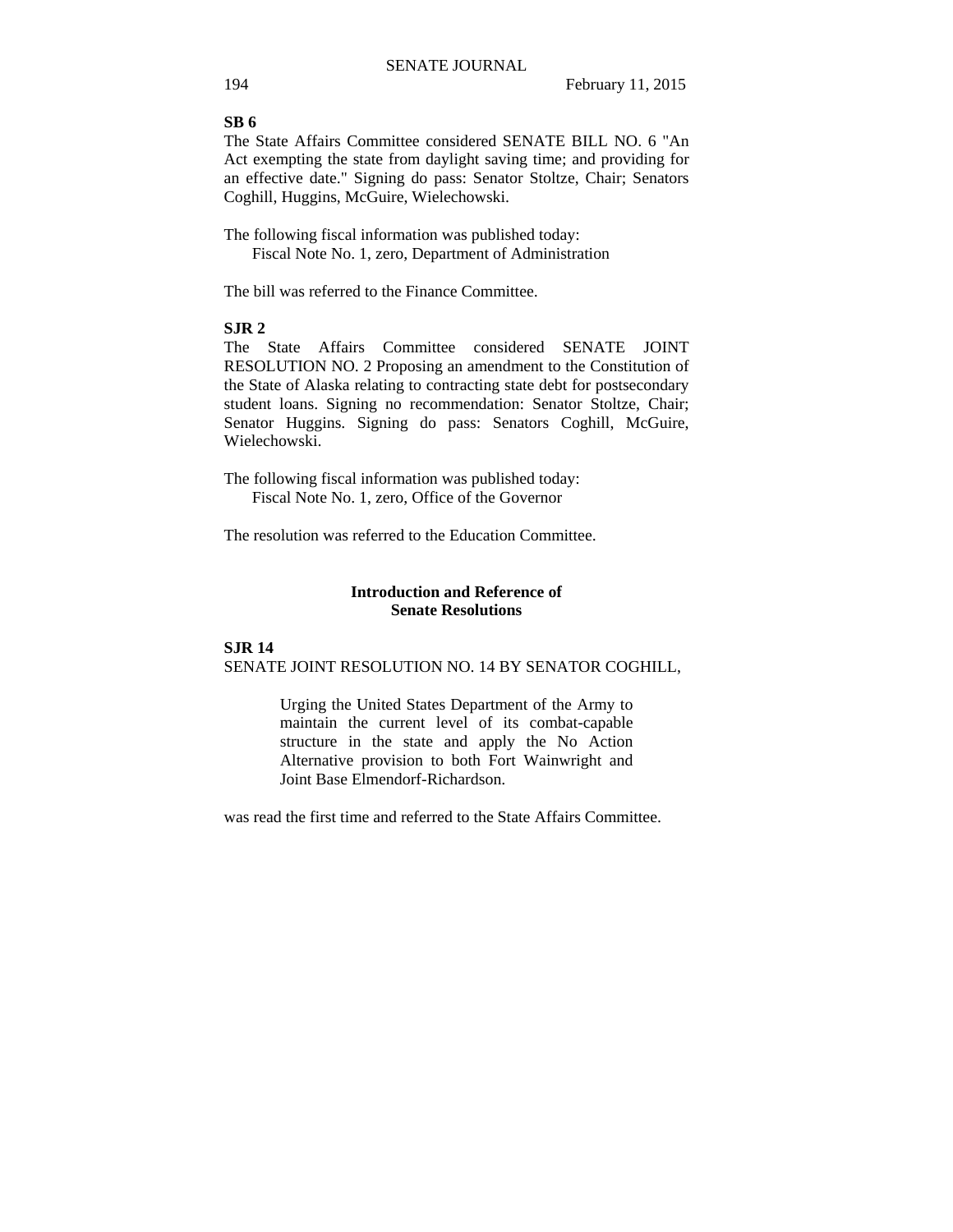## **Introduction and Reference of Senate Bills**

#### **SB 47**

SENATE BILL NO. 47 BY SENATOR COGHILL, entitled:

"An Act relating to exemptions for cash surrender values, accrued dividends, and loan values of life insurance and annuity contracts."

was read the first time and referred to the Labor and Commerce and Judiciary Committees.

# **SB 48**

SENATE BILL NO. 48 BY SENATOR STEDMAN, entitled:

"An Act relating to a reduced fee for a nonresident hunting or sport fishing license and a big game tag for qualifying former state residents; and relating to the requirements for a nonresident hunting or sport fishing license."

was read the first time and referred to the Resources and Finance **Committees** 

# **SB 49**

SENATE BILL NO. 49 BY SENATOR MCGUIRE, entitled:

"An Act allowing appropriations to the civil legal services fund from court filing fees."

was read the first time and referred to the Judiciary and Finance Committees.

#### **SB 50**

SENATE BILL NO. 50 BY THE SENATE RULES COMMITTEE BY REQUEST OF THE GOVERNOR, entitled:

> "An Act relating to the programs and bonds of the Alaska Industrial Development and Export Authority; related to the financing authorization through the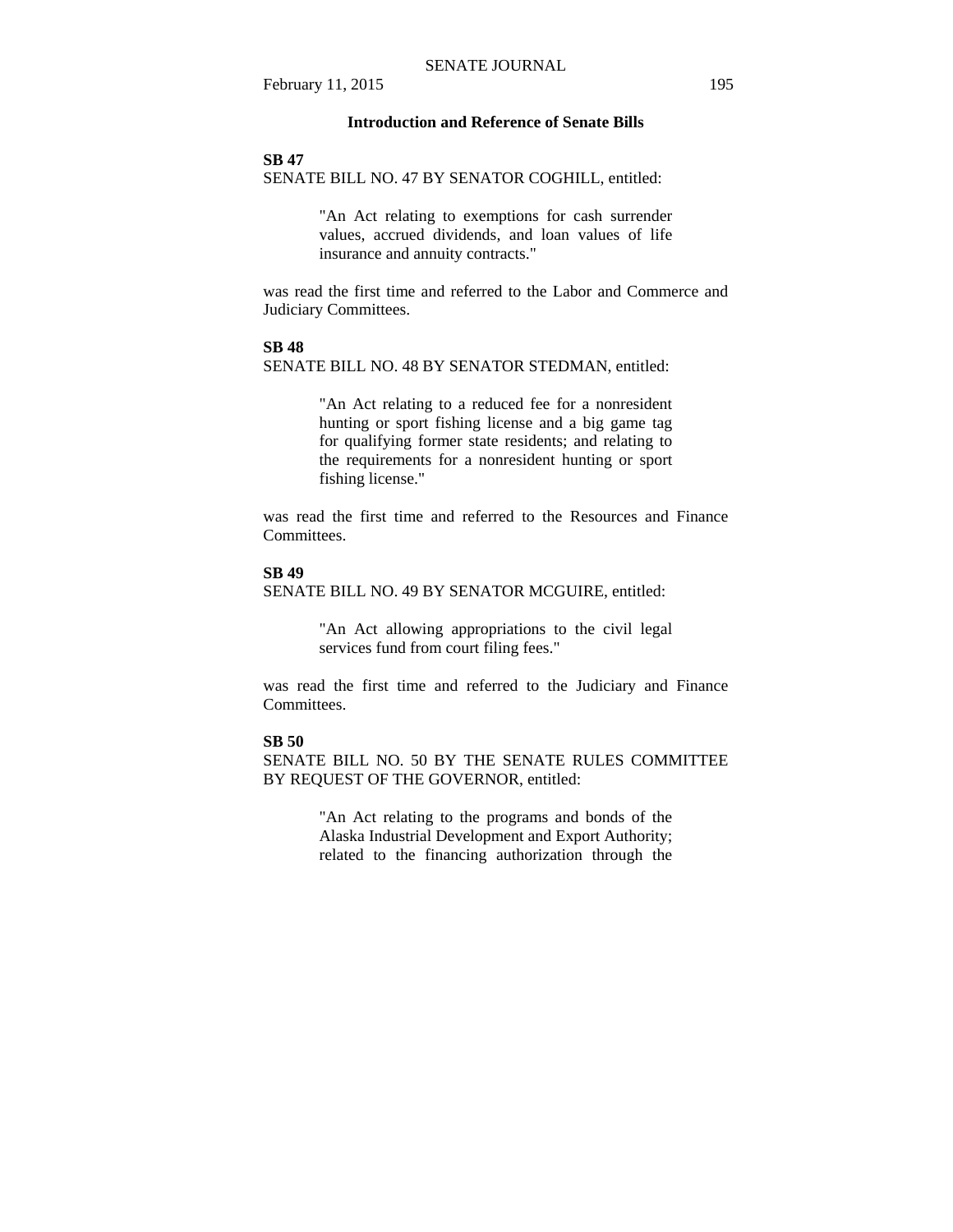Alaska Industrial Development and Export Authority of a liquefied natural gas production plant and natural gas energy projects and distribution systems in the state; amending and repealing bond authorizations granted to the Alaska Industrial Development and Export Authority; and providing for an effective date."

was read the first time and referred to the Senate Special Committee on Energy, Resources and Finance Committees.

The following fiscal information was published today:

 Fiscal Note No. 1, zero, Department of Commerce, Community and Economic Development

Governor's transmittal letter dated February 10:

Dear President Meyer:

Under the authority of Article III, Section 18 of the Alaska Constitution, I am transmitting a bill relating to the programs of the Alaska Industrial Development and Export Authority (AIDEA). The bill would increase the dollar amount limitations imposed on AIDEA in bond and loan participation programs. The bill also would amend provisions relating to the authority of AIDEA to advance a liquefied natural gas production plant and natural gas energy projects and distribution systems in the state. Additionally, the bill would repeal eight bond authorizations for AIDEA that it has not used and does not intend to use.

AIDEA is subject to dollar limits that it cannot exceed without obtaining approvals from the Legislature or local governmental bodies. The dollar amount limitations restrict the bonds that AIDEA may issue under its loan participation program or under its development finance program, and they limit the loan participations AIDEA can purchase from its own funds that are not derived from bond proceeds.

The bill would amend AS 44.88.155 to authorize AIDEA to issue up to \$25,000,000 in bonds for loan participations without the necessity of obtaining prior legislative approval. The amendment to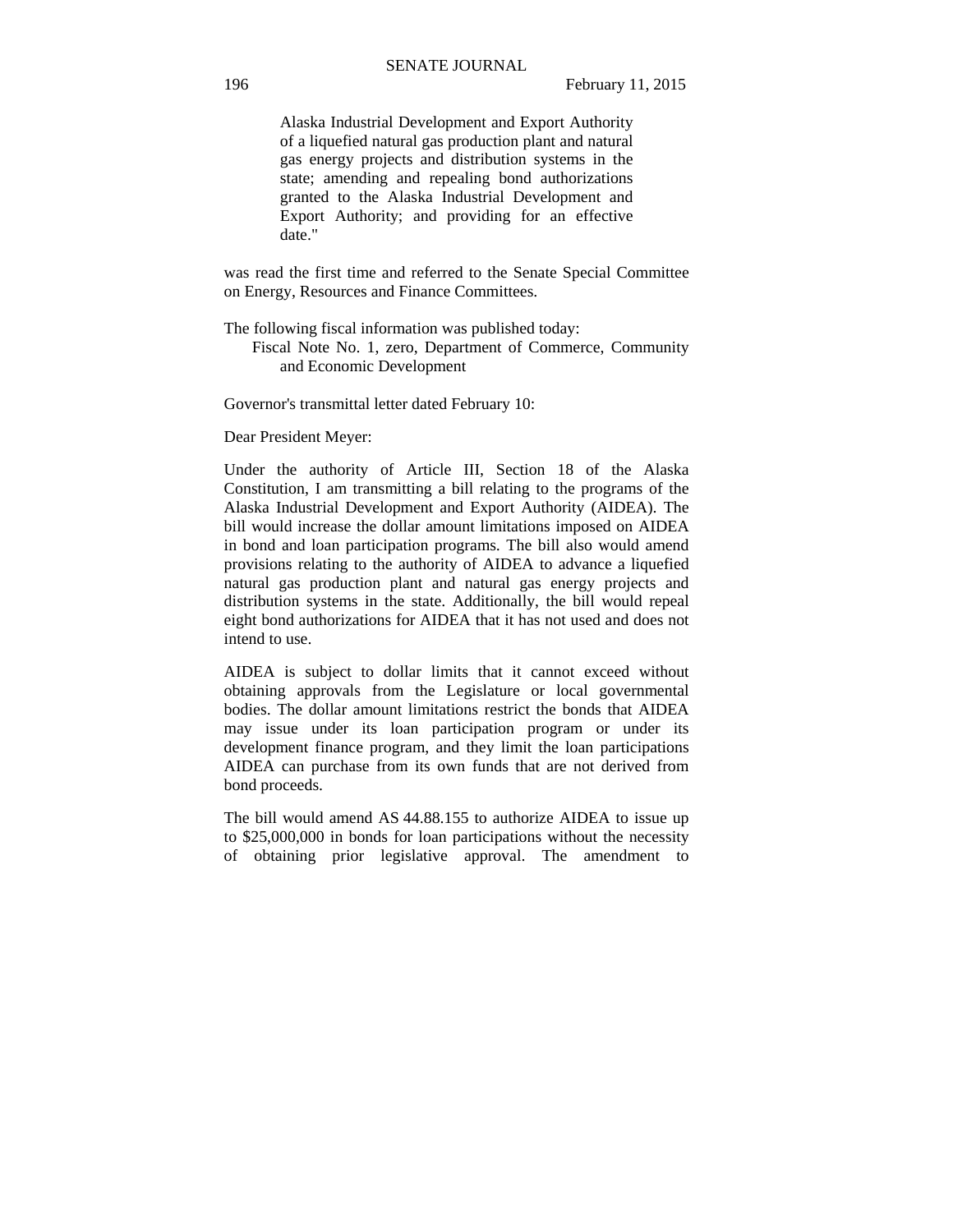AS 44.88.155 also would allow AIDEA to purchase loan participations up to \$25,000,000 out of AIDEA's enterprise development account without the use of bond proceeds. The \$25,000,000 limit established in the bill's amendment is a \$5,000,000 increase over the existing limit now in effect.

The bill also would amend AS 44.88.095(g) to authorize AIDEA to issue up to \$25,000,000 in bonds for development finance projects without the necessity of obtaining prior legislative approval. The \$25,000,000 amount set in this section of the bill is a \$15,000,000 increase over the existing limit now in the statute.

In addition, the bill revises AIDEA's dollar limit on issuing bonds for a project without obtaining a certified resolution from the local governing body or the Regional Resource Advisory Council consenting to the location of the project. The \$10,000,000 limit in the bill is an increase over the present \$6,000,000 limit in AS 44.88.095(c).

The dollar limits on AIDEA's bonding authority and loan participation purchases were established years ago and have not been adjusted for inflation. AIDEA needs to have its limits increased to keep pace with inflation and to better reflect the current finance market environment. Also, increasing the limits on AIDEA's bonding authority and on its loan participations will allow AIDEA to finance larger projects and thereby better fulfill its mission of promoting economic development in the state. The existing bonding limits imposed on AIDEA have lessened its ability to utilize bonding as a financing tool due to the time it takes to get authorization from the Legislature and to go through the local government approval process.

The bill would amend AIDEA's authorization with respect to financing a liquefied natural gas production facility and affiliated infrastructure. The original enactment (Chap. 26, SLA 2013) authorized AIDEA to provide up to \$275,000,000 in financing under the sustainable energy transmission and supply development (SETS) program for a liquefied natural gas production plant on the North Slope and for a natural gas distribution system in Interior Alaska. The bill would expand the authority to allow for the development, construction, and installation of, and the startup costs of operation and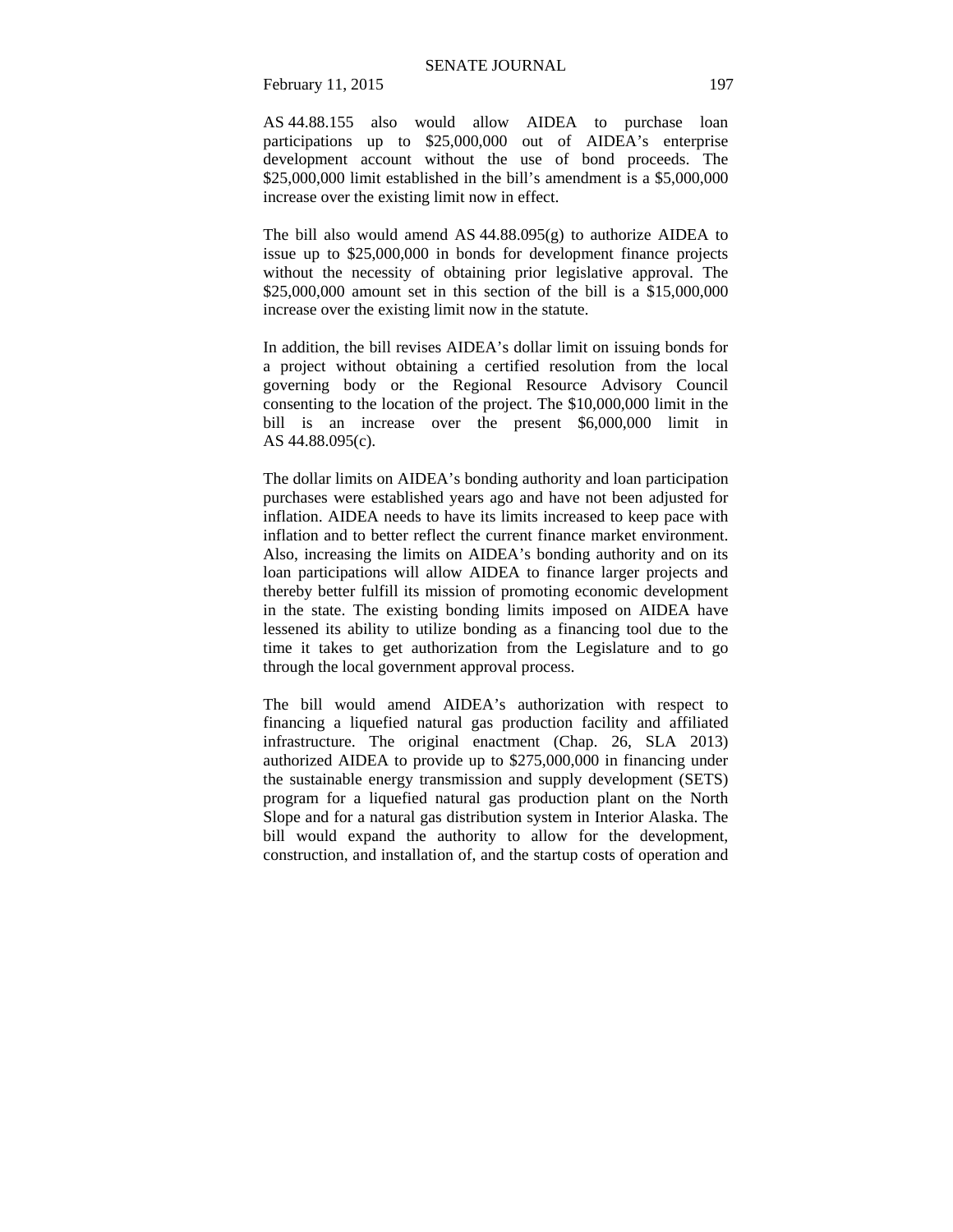maintenance for, a liquefied natural gas production plant and affiliated infrastructure and natural gas energy projects and distribution systems and affiliated infrastructure in the state. This broadening of AIDEA's authorization would allow AIDEA the flexibility to finance projects designed to address energy needs in the state.

In addition, the bill would repeal eight prior bond authorizations that AIDEA has not used or, in one case, only partially used. These bond authorizations were for projects that did not proceed or that went forward without using bond financing or the full amount of bond financing authorized. The eight bond authorizations the bill would repeal are:

- (1) 1992 authorization to issue \$85,000,000 in bonds for aircraft maintenance facilities at the Anchorage International Airport; AIDEA issued \$28,000,000 in bonds to finance the FedEx maintenance hangar at the airport, but never issued the remaining \$57,000,000 in authorized bonds, and the \$28,000,000 in bonds AIDEA actually issued have now been fully repaid;
- (2) 1993 authorization, amended in 1996, to issue \$50,000,000 in bonds for bulk commodity port facilities located within Cook Inlet;
- (3) 1993 authorization to issue \$50,000,000 in bonds for a seafood processing facility in Anchorage;
- (4) 1995 authorization to issue \$20,000,000 in bonds to finance the Kodiak rocket launch complex and tracking station;
- (5) 1998 authorization to issue \$80,000,000 in bonds to expand and modify AIDEA's existing port facilities connected to the DeLong Mountain transportation system and to add new facilities to DeLong Mountain transportation system, which serve the Red Dog Mine in the Northwest Arctic Borough;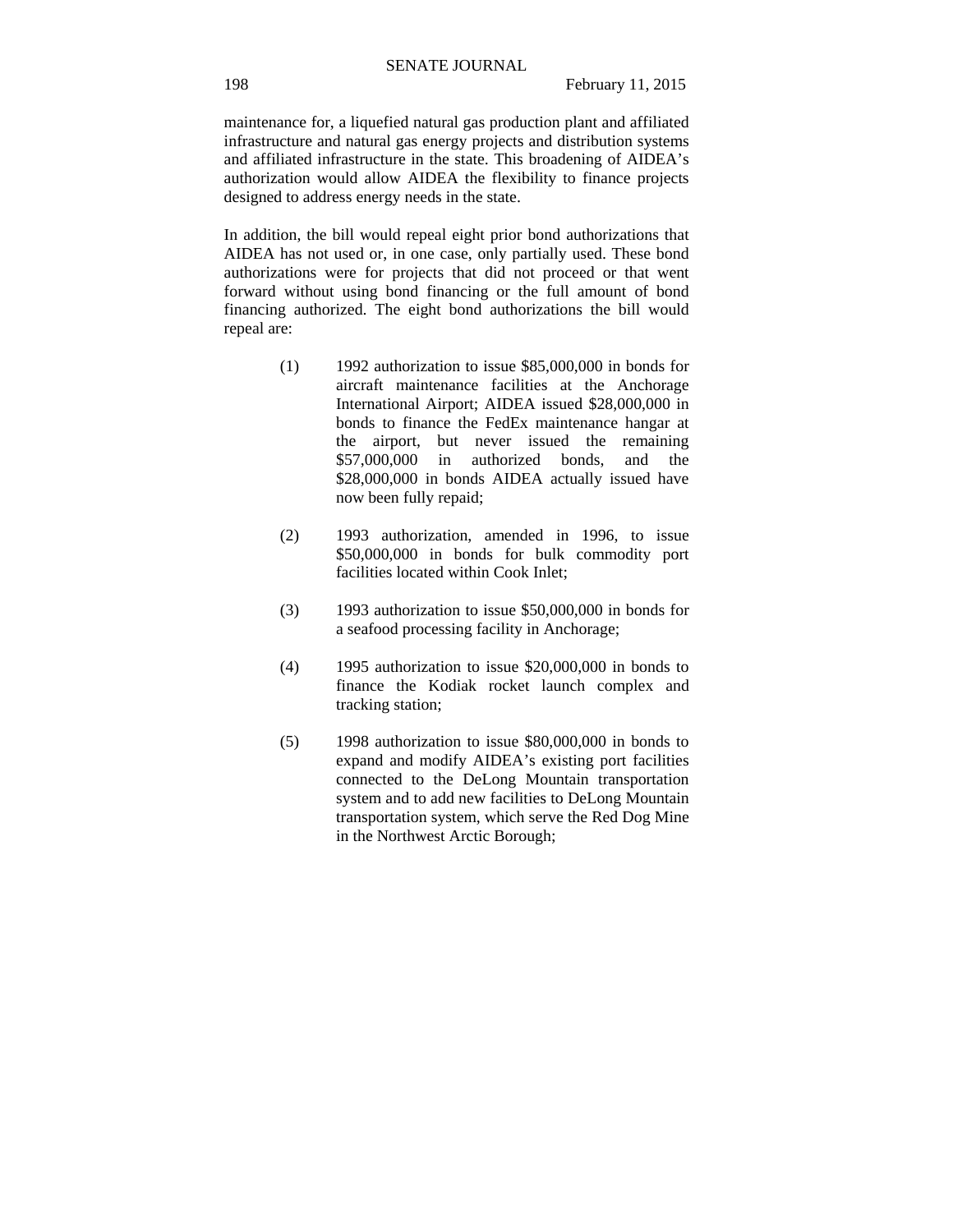- (6) 1998 authorization to issue \$30,000,000 in bonds to finance improvements to the Nome port facilities;
- (7) 1998 authorization, amended in 2006, to issue \$25,000,000 in bonds to finance the development of Hatcher Pass in the Matanuska-Susitna Borough; and
- (8) 2004 authorization to issue \$20,000,000 in bonds to finance the development of a port and related facilities at Slate Creek and Cascade Point on Lynn Canal in Southeast Alaska.

Repealing these "stale" authorizations would allow AIDEA to remove them from AIDEA's financial statements and disclosure statements, which would strengthen AIDEA's creditworthiness and its position with the bond-rating agencies and put AIDEA in a better position to proceed with providing financing for a liquefied natural gas production and distribution system and natural gas energy projects and distribution systems in the state.

I urge your prompt and favorable action on this measure.

Sincerely, /s/ Bill Walker Governor

### **SB 51**

SENATE BILL NO. 51 BY THE SENATE RULES COMMITTEE BY REQUEST OF THE GOVERNOR, entitled:

> "An Act relating to the Uniform Interstate Family Support Act, including jurisdiction by tribunals of the state, registration and proceedings related to support orders from other state tribunals, foreign support orders, foreign tribunals, and certain persons residing in foreign countries; relating to determination of parentage of a child; and providing for an effective date."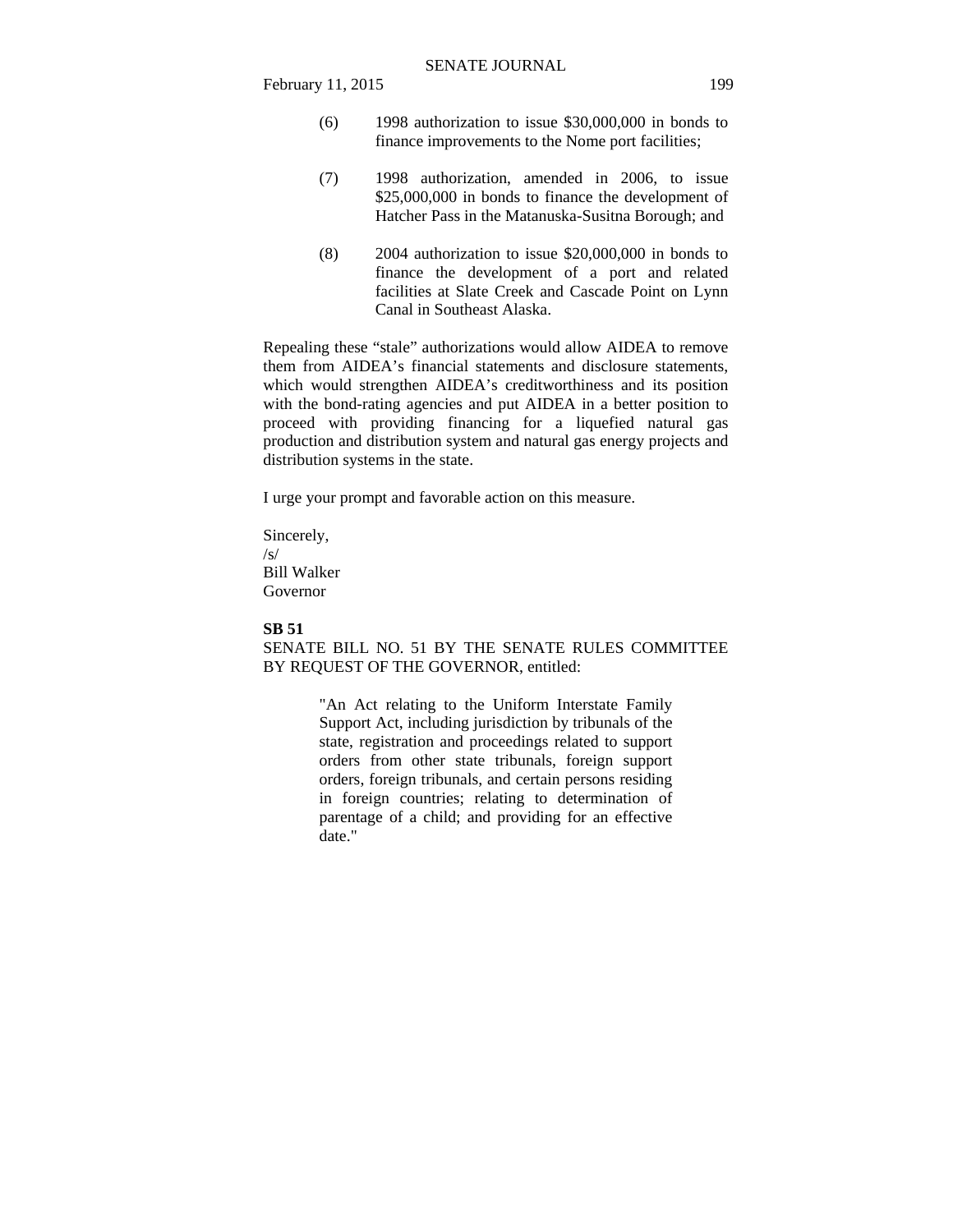was read the first time and referred to the Judiciary and Finance **Committees** 

The following fiscal information was published today: Fiscal Note No. 1, zero, Department of Revenue

Governor's transmittal letter dated February 10:

Dear President Meyer:

Under the authority of Article III, Section 18 of the Alaska Constitution, I am transmitting a bill relating to the Uniform Interstate Family Support Act to update Alaska's laws on enforcement of family support orders. The Uniform Interstate Family Support Act (UIFSA) applies to actions relating to the establishment, modification, and enforcement of support orders and the determination of parentage in situations where the parties reside in different states or where one party resides in a foreign country.

In 1995, Alaska adopted the UIFSA (AS 25.25.010 - 25.25.903). In 2008, the National Conference of Commissioners on Uniform State Laws (also known as the Uniform Law Commission) approved amendments to UIFSA to incorporate the provisions of the Convention on the International Recovery of Child Support and Other Forms of Family Maintenance (Convention), concluded at The Hague, November 23, 2007. The Convention contains provisions to establish uniform procedures for the processing of international child support orders.

In order to maintain compliance with federal law and treaty obligations and to continue to qualify for federal funding programs for child support matters, there is a compelling need to update Alaska's statutes this legislative session by adopting the 2008 amendments to the UIFSA.

The proposed bill is limited to amendments needed to integrate the 2008 updates to UIFSA into State law. The amendments must be effective by July 1, 2015, to comply with federal law.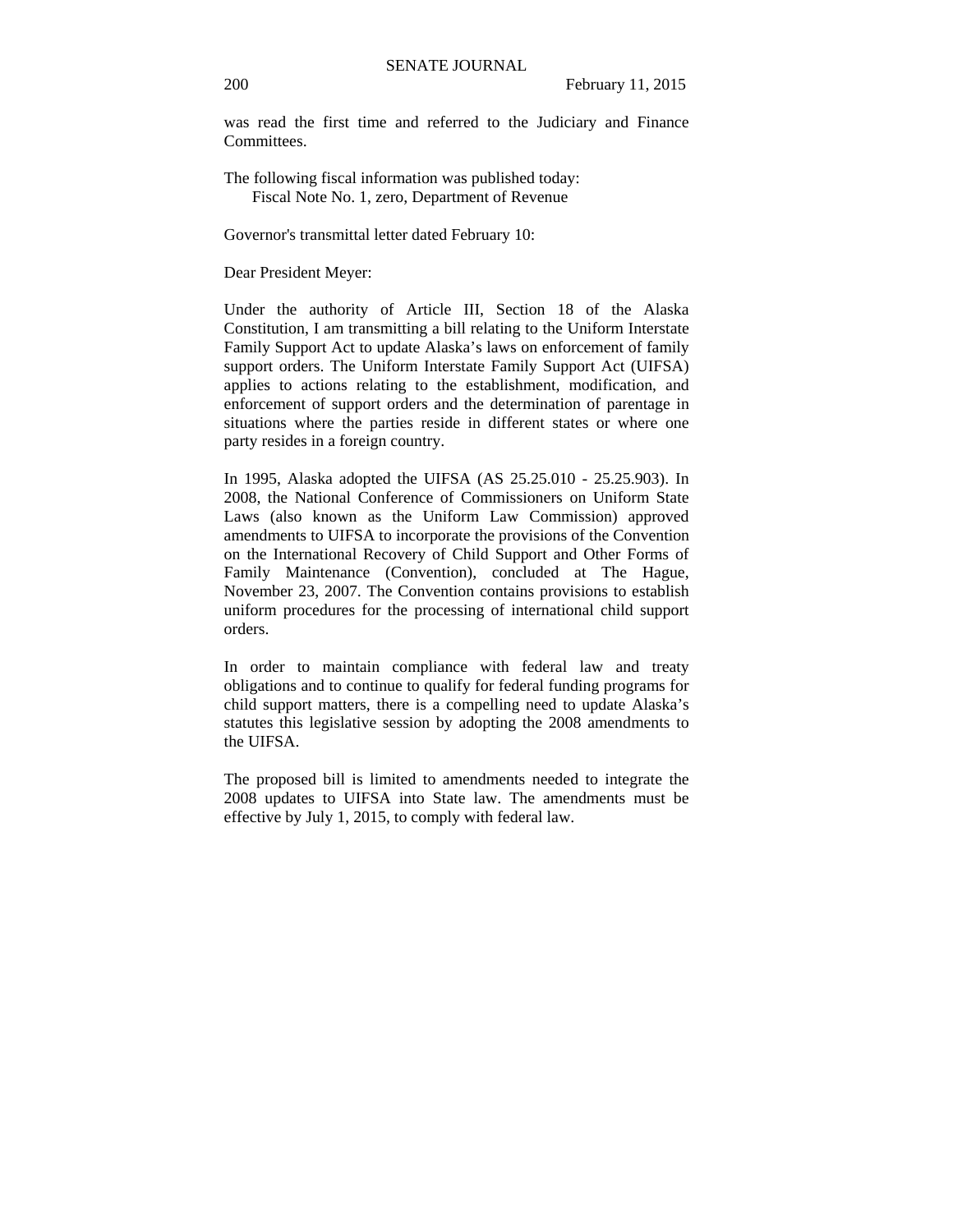First, the bill would amend the UIFSA to remove the fiction that a "foreign country" is a state of the United States by amending existing text referring to a tribunal of this state to add "or a foreign country."

Second, the proposed bill would provide guidelines relating to the registration, enforcement, and modification of foreign support orders from countries that, like the United States, are parties to the Convention.

A third component of the bill would improve the enforcement of United States child support orders abroad and would ensure that children living in the United States would receive financial support due them from parents, wherever the parents reside.

These amendments would benefit Alaska families by ensuring stable and predictable enforcement of Alaska family support orders in other states and abroad. Additionally, it would ensure that residents of this state would be able to enforce support orders in this state, regardless of where they originated.

Presently, 11 states have enacted the 2008 amendments to the UIFSA; this number will grow considerably this year as other states work to enact the 2008 amendments. In addition, at least 12 states have introduced legislation this year to enact the 2008 changes; we expect others will follow. This bill has the support of Alaska's child support enforcement agency.

Additional information on the Uniform Interstate Family Support Act 2008 amendments prepared by the National Conference of Commissioners on Uniform State Laws is available from my staff.

I urge your prompt and favorable action on this measure.

Sincerely, /s/ Bill Walker Governor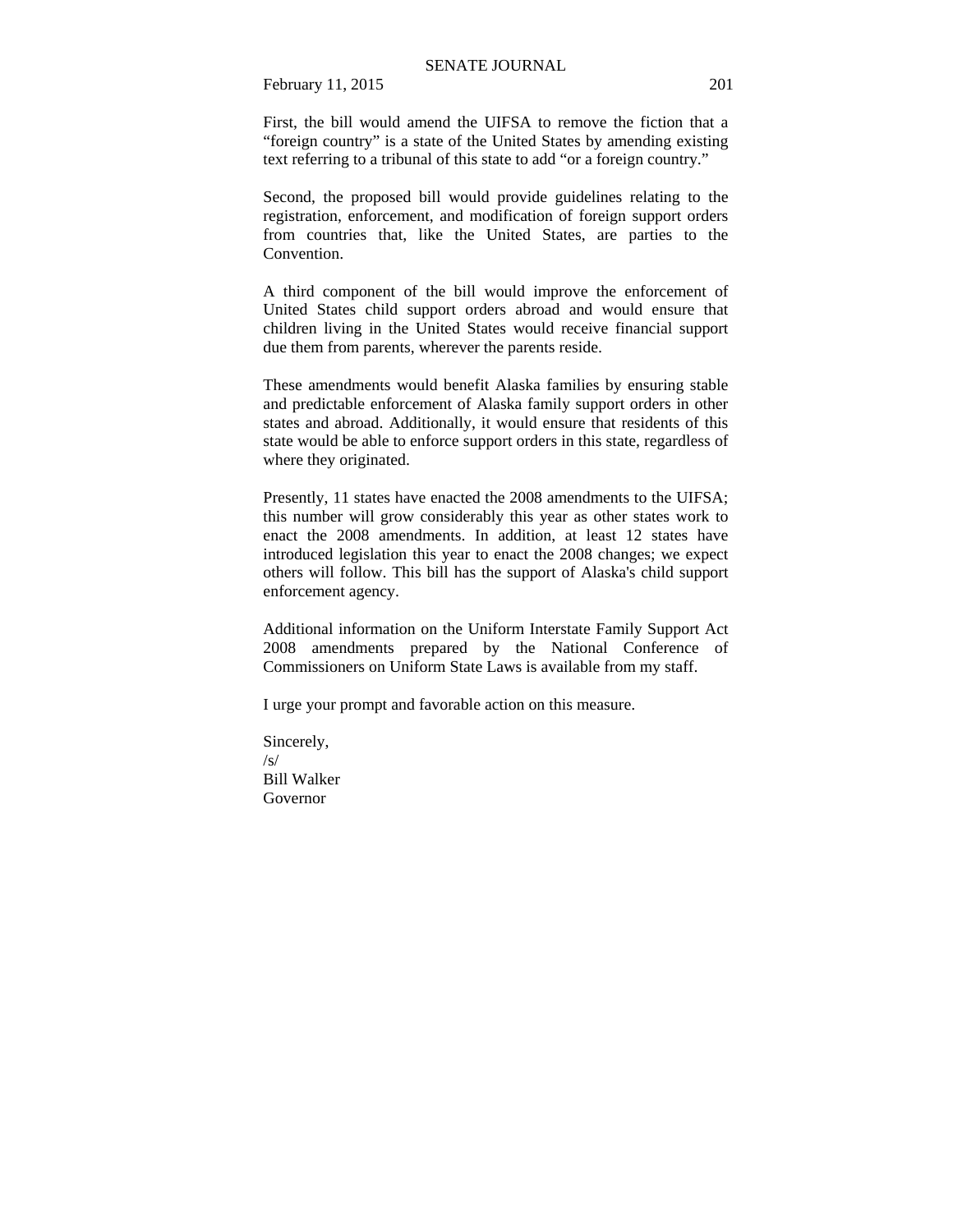## **Consideration of the Calendar**

#### **Citations**

Honoring - John D. Squires, M.S., P.E.

Senator(s) Giessel, Meyer, Bishop, Coghill, Costello, Dunleavy, Egan, Ellis, Gardner, Hoffman, Huggins, Kelly, MacKinnon, McGuire, Micciche, Olson, Stedman, Stevens, Stoltze, Wielechowski

Senator Coghill moved and asked unanimous consent that the citation be adopted. Without objection, the citation was adopted and referred to the Secretary for transmittal.

Senator Coghill moved and asked unanimous consent that the following citation be made a special order of business. Without objection, it was so ordered.

#### **Special Order of Business**

In Memoriam - Ellen Toll Representative(s) Claman Senator(s) Costello, Meyer, Bishop, Coghill, Dunleavy, Egan, Ellis, Gardner, Giessel, Hoffman, Huggins, Kelly, MacKinnon, McGuire, Micciche, Olson, Stedman, Stevens, Stoltze, Wielechowski

Senator Coghill moved and asked unanimous consent that the citation be adopted. Without objection, the citation was adopted and referred to the Secretary for transmittal.

#### **Unfinished Business**

# **HJR 9**

Senators Costello, Stoltze, Coghill, Kelly, Dunleavy, Olson, Stevens, Micciche, Bishop, MacKinnon, Giessel, Egan, Stedman, Huggins, Meyer moved and asked unanimous consent to be shown as cross sponsors on HOUSE JOINT RESOLUTION NO. 9 Urging the United States Congress to pass legislation to open the coastal plain of the Arctic National Wildlife Refuge to oil and gas development; urging the United States Department of the Interior to recognize the private property rights of owners of land in and adjacent to the Arctic National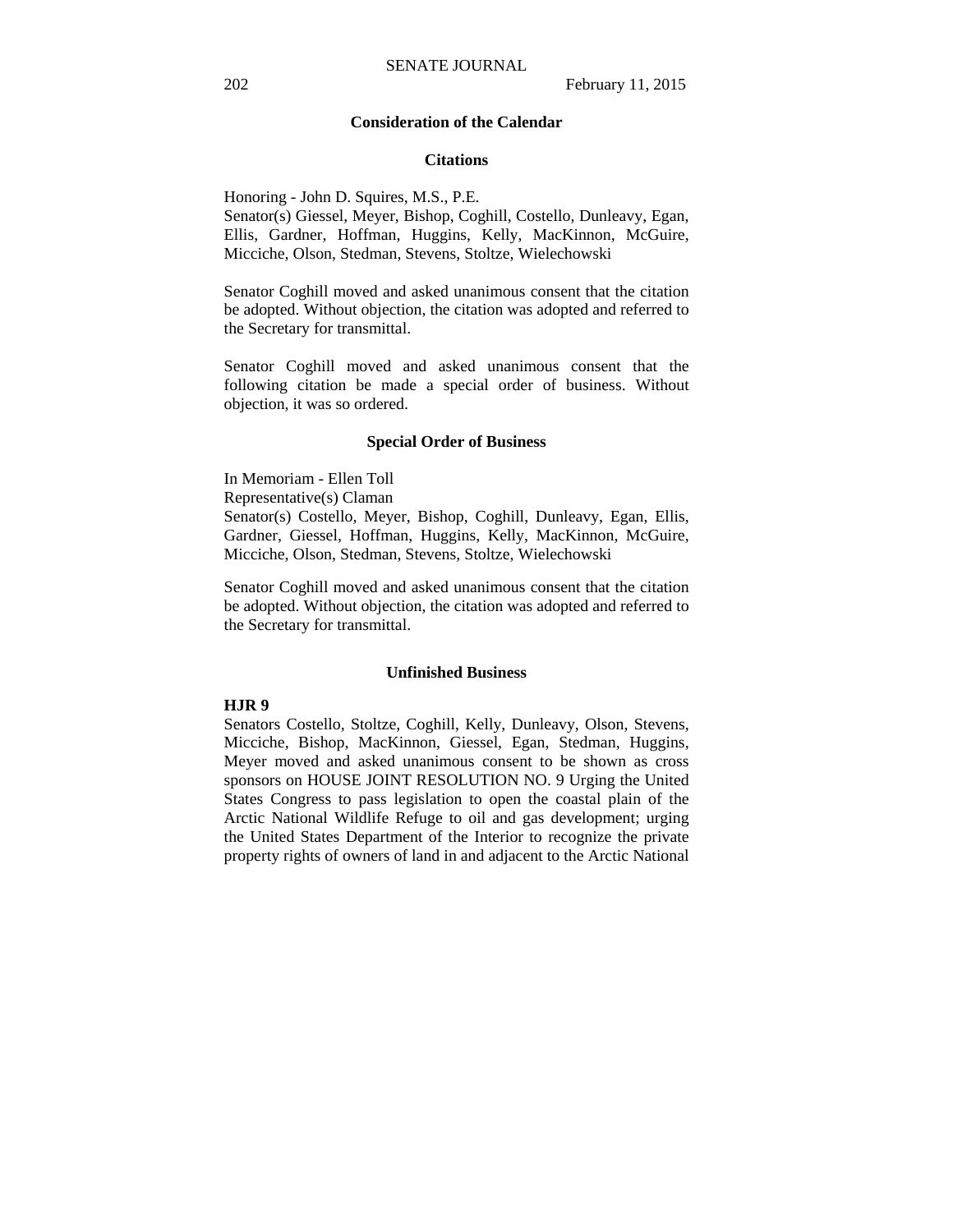Wildlife Refuge; relating to oil and gas exploration, development, production, and royalties; and relating to renewable and alternative energy technologies. Without objection, it was so ordered.

Senator Dunleavy moved and asked unanimous consent to be excused from a call of the Senate from morning plane time, February 14 through plane time, February 17. Without objection, Senator Dunleavy was excused.

Senator Micciche moved and asked unanimous consent to be excused from a call of the Senate from afternoon plane time, March 5 through afternoon plane time, March 8. Without objection, Senator Micciche was excused.

Senator Bishop moved and asked unanimous consent to be excused from a call of the Senate from afternoon plane time, February 13 through evening plane time, February 15. Without objection, Senator Bishop was excused.

President Meyer made the following appointments:

**SR 2** 

**Senate Special Committee on the Arctic**  Senator Gardner, alternate

# **Bond Reimbursement and Grant Review Committee**

(AS 14.11.014) Senator MacKinnon

## **Announcements**

Announcements are at the end of the journal.

## **Adjournment**

Senator Coghill moved and asked unanimous consent that the Senate stand in adjournment until 10:00 a.m., February 13, 2015. Without objection, the Senate adjourned at 12:17 p.m.

> Liz Clark Secretary of the Senate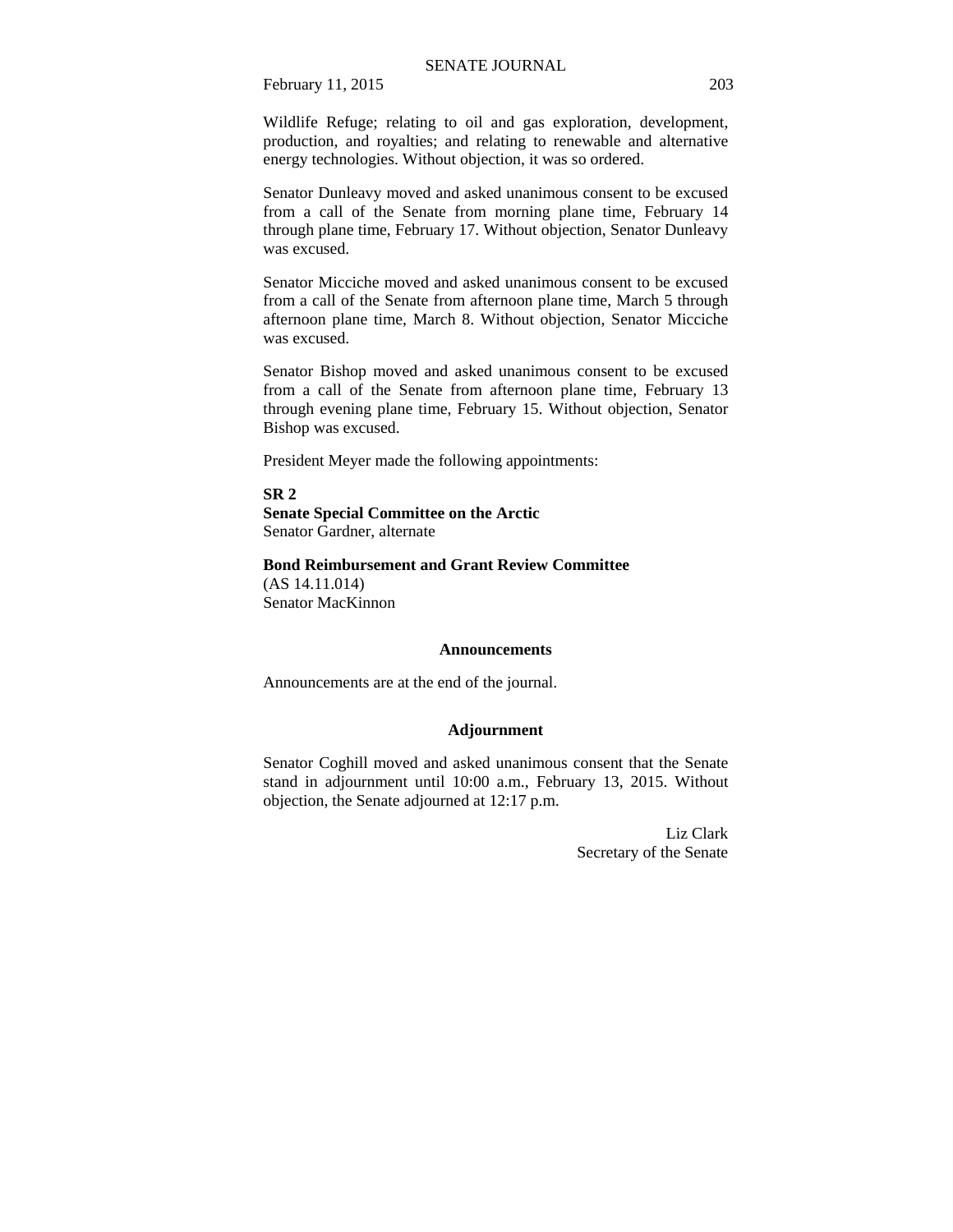#### **Announcements**

Americans with Disabilities Act Notice - Persons with disabilities who require special accommodation or alternative communication formats to access committee meetings may contact the appropriate committee office or the Legislative Information Office in their community. Reasonable advance notice is needed to accommodate the request. For further information, call the ADA Coordinator at 465-3854 Voice/465-4980 TDD.

# **STANDING COMMITTEES**

+ indicates teleconference

= indicates bill previously heard/scheduled

# **COMMUNITY & REGIONAL AFFAIRS**

**Feb 12 Thursday Beltz 105 (tsbldg) 3:30 PM**  No Meeting Scheduled ----------------------------------------

## **EDUCATION**

| Feb 12 | <b>Thursday</b>                                  | <b>Butrovich 205</b> | $3:30$ PM |
|--------|--------------------------------------------------|----------------------|-----------|
|        | + SB 31 SEXUAL ABUSE/ASSAULT PREVENTION PROGRAMS |                      |           |

----------------------------------------

# **FINANCE**

| <b>Feb 11</b> | Wednesday                          | <b>Senate Finance 532</b> | 9:00 AM |
|---------------|------------------------------------|---------------------------|---------|
|               | Presentation: Corporation Overview |                           |         |
|               | Administrative Order 271           |                           |         |
|               | Alaska Aerospace Corporation       |                           |         |
|               | Presentation: FY16 Budget Overview |                           |         |
|               | University of Alaska               |                           |         |
|               | Bills Previously Heard/Scheduled   |                           |         |
|               |                                    |                           |         |

| Feb 12 |                | Thursday | <b>Senate Finance 532</b>                        | 9:00 AM |
|--------|----------------|----------|--------------------------------------------------|---------|
|        | $\sim$ CD $27$ |          | A DDDOD, ODED A TINIC DI IDCET II O ANIS EI INDS |         |

+= SB 27 APPROP: OPERATING BUDGET/LOANS/FUNDS Bills Previously Heard/Scheduled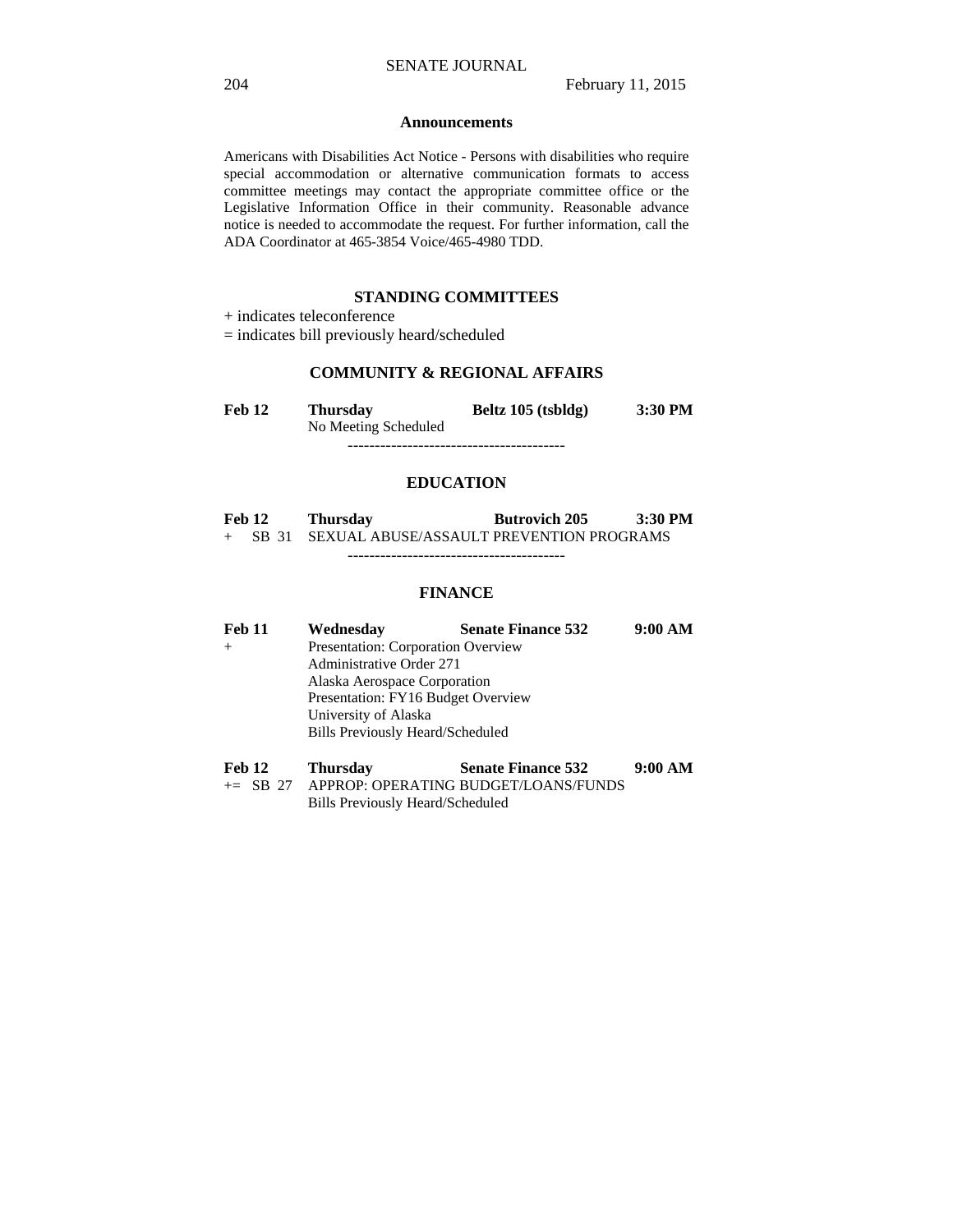# **FINANCE (continued)**

| Feb 13 | Friday                                        | <b>Senate Finance 532</b>                        | 9:00 AM |
|--------|-----------------------------------------------|--------------------------------------------------|---------|
| $+$    |                                               | Presentation: Alaska Housing Finance Corporation |         |
|        | FY16 Budget Overview                          |                                                  |         |
|        |                                               | Bryan Butcher, CEO / Executive Director, Alaska  |         |
|        | <b>Housing Finance Corporation</b>            |                                                  |         |
|        | Les Campbell, Budget Director, Alaska Housing |                                                  |         |
|        | <b>Finance Corporation</b>                    |                                                  |         |
|        | <b>Bills Previously Heard/Scheduled</b>       |                                                  |         |
|        |                                               |                                                  |         |

## **HEALTH & SOCIAL SERVICES**

| <b>Feb 11</b> | Wednesday              | <b>Butrovich 205</b> | 1:30 PM |
|---------------|------------------------|----------------------|---------|
| $+$ SR 1      | REGULATION OF SMOKING  |                      |         |
|               | -- Public Testimony -- |                      |         |

| <b>Feb 13</b> | Friday               | <b>Butrovich 205</b> | $1:30$ PM |
|---------------|----------------------|----------------------|-----------|
|               | No Meeting Scheduled |                      |           |
|               |                      |                      |           |

## **JUDICIARY**

| <b>Feb 11</b> | Wednesday                                                                              | Beltz 105 (tsbldg)                        | 1:30 PM |
|---------------|----------------------------------------------------------------------------------------|-------------------------------------------|---------|
| $\pm$ SB 30   |                                                                                        | MARIJUANA REG;CONT. SUBST;CRIMES;DEFENSES |         |
|               | -- Testimony <invitation only=""> --<br/>Bills Previously Heard/Scheduled</invitation> |                                           |         |
|               |                                                                                        |                                           |         |

| <b>Feb 13</b> | Friday                                             | <b>Butrovich 205</b> | $1:30$ PM |
|---------------|----------------------------------------------------|----------------------|-----------|
|               | += SB 30 MARIJUANA REG;CONT. SUBST;CRIMES;DEFENSES |                      |           |
|               | -- Public Testimony --                             |                      |           |
|               | Bills Previously Heard/Scheduled                   |                      |           |

----------------------------------------

# **LABOR & COMMERCE**

**Feb 12 Thursday Beltz 105 (tsbldg) 1:30 PM**  No Meeting Scheduled

----------------------------------------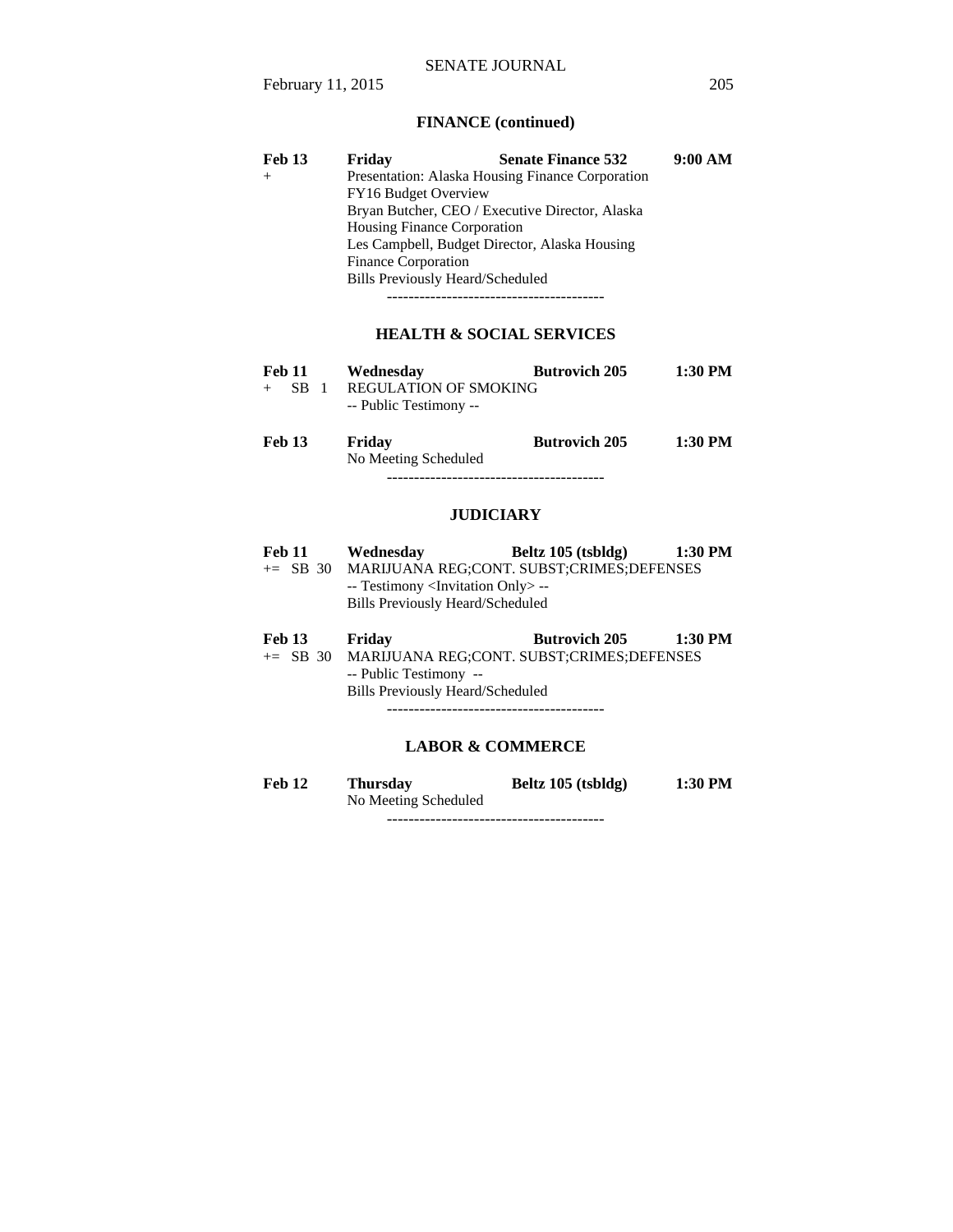# **RESOURCES**

| Feb 11        |               | Wednesdav                                         | <b>Butrovich 205</b> | 3:30 PM |
|---------------|---------------|---------------------------------------------------|----------------------|---------|
| $+$           |               | Overview: Department of Fish and Game             |                      |         |
|               |               | -- Testimony <invitation only=""> --</invitation> |                      |         |
| $+$           |               | <b>Bills Previously Heard/Scheduled</b>           |                      |         |
| <b>Feb 13</b> |               | Friday                                            | <b>Butrovich 205</b> | 3:30 PM |
| $+$           |               | Confirmation of Governor's Appointments:          |                      |         |
|               |               | Big Game Commercial Services Board - James        |                      |         |
|               |               | (David) Jones, Kelly Vrem                         |                      |         |
|               |               | -- Public Testimony on Appointments --            |                      |         |
| $^{+}$        |               | SB 32 TIMBER SALES                                |                      |         |
|               |               | -- Public Testimony --                            |                      |         |
| $^{+}$        |               | Bills Previously Heard/Scheduled:                 |                      |         |
|               | <b>HJR 10</b> | <b>OPPOSE ANWR WILDERNESS DESIGNATION</b>         |                      |         |
|               |               | -- Companion Bill to SJR 10 --                    |                      |         |
|               |               |                                                   |                      |         |

# **STATE AFFAIRS**

| Feb 12 |  | <b>Thursday</b>                                 | <b>Butrovich 205</b> | 9:00 AM |
|--------|--|-------------------------------------------------|----------------------|---------|
| $+$    |  | Department of Administration - Overview         |                      |         |
| $+$    |  | SB 36 ELECTRONIC DISTRIB. OF REPORTS/NOTICES    |                      |         |
|        |  | -- Public Testimony --                          |                      |         |
| $+$    |  | "Continuing Discussion of the Implementation of |                      |         |
|        |  | Ballot Measure No. 2 (13PSUM) - An Act to Tax   |                      |         |
|        |  | and Regulate the Production, Sale, and Use of   |                      |         |
|        |  | Marijuana"                                      |                      |         |
|        |  | Bills or Topics Previously Heard/Scheduled      |                      |         |
|        |  | **Streamed live on AKL.tv**                     |                      |         |
|        |  |                                                 |                      |         |

# **TRANSPORTATION**

| Feb 12 | Thursdav             | <b>Butrovich 205</b> | $1:00$ PM |
|--------|----------------------|----------------------|-----------|
|        | No Meeting Scheduled |                      |           |
|        |                      |                      |           |

# **SPECIAL COMMITTEES**

# **SPECIAL CMTE ON THE ARCTIC**

| Feb 12 |  | <b>Thursday</b>                       | <b>Butrovich 205</b> | 11:15 AM |
|--------|--|---------------------------------------|----------------------|----------|
|        |  | SB 16 STATE ARCTIC POLICY AND REPORTS |                      |          |

----------------------------------------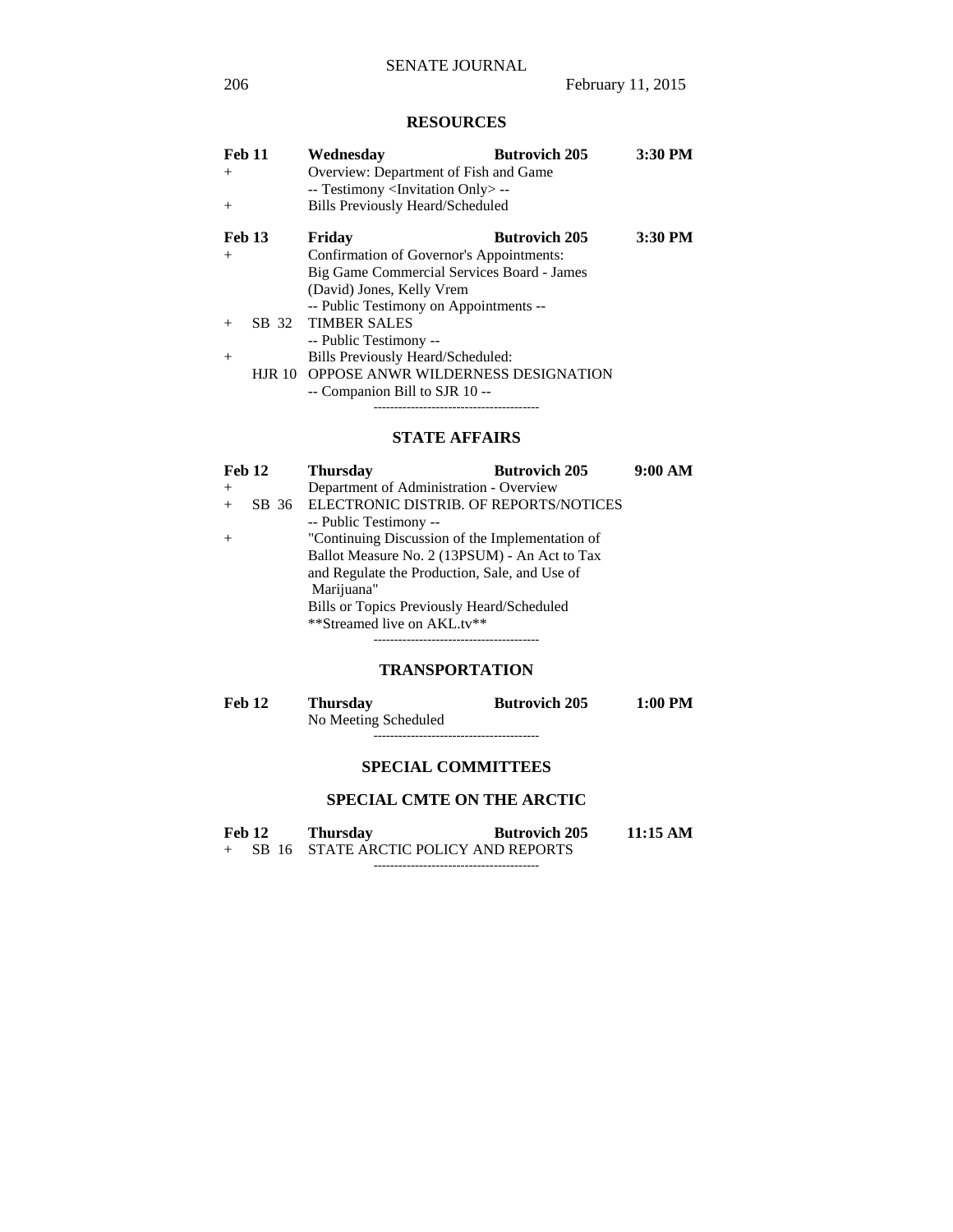# **JOINT COMMITTEES**

# **ARMED SERVICES COMMITTEE**

| <b>Feb 17</b> | <b>Tuesday</b>                                    | <b>Senate Finance 532</b>             | $2:00$ PM |  |  |
|---------------|---------------------------------------------------|---------------------------------------|-----------|--|--|
| $^{+}$        | - Lieutenant General Russell Handy, Commander:    |                                       |           |  |  |
|               | Alaskan Command, Eleventh Air Force, Alaskan      |                                       |           |  |  |
|               | North American Aerospace Defense Command Region   |                                       |           |  |  |
|               | and Joint Base Elmendorf-Richardson, Alaska       |                                       |           |  |  |
| $^{+}$        | - Brigadier General (AK) Laurel J. Hummel         |                                       |           |  |  |
|               | Commissioner, Alaska Department of Military &     |                                       |           |  |  |
|               | Veterans Affairs, The Adjutant General - Alaska   |                                       |           |  |  |
|               | <b>National Guard</b>                             |                                       |           |  |  |
| $^{+}$        | - JBER & Ft. Wainwright Downsizing, Listening     |                                       |           |  |  |
|               | Session's Announcement and Discussion             |                                       |           |  |  |
|               |                                                   |                                       |           |  |  |
|               | -- Testimony <invitation only=""> --</invitation> |                                       |           |  |  |
|               |                                                   |                                       |           |  |  |
|               |                                                   | <b>LEGISLATIVE BUDGET &amp; AUDIT</b> |           |  |  |
|               |                                                   |                                       |           |  |  |
| <b>Feb 12</b> | <b>Thursday</b>                                   | <b>Senate Finance 532</b>             | 3:00 PM   |  |  |
|               | AIDEA Overview of the Interior Energy Projects    |                                       |           |  |  |
|               | -- Testimony <invitation only=""> --</invitation> |                                       |           |  |  |
|               |                                                   |                                       |           |  |  |
| <b>Feb 16</b> | <b>Monday</b>                                     | <b>Senate Finance 532</b>             | 5:00 PM   |  |  |
|               | <b>Educational Seminar</b>                        |                                       |           |  |  |
|               | enalytica: Alaska LNG 101                         |                                       |           |  |  |
|               |                                                   |                                       |           |  |  |
| <b>Feb 26</b> | Thursday                                          | Barnes 124                            | 3:30 PM   |  |  |
|               | Audits                                            |                                       |           |  |  |
|               | Alaska State Legislature Financial Statements     |                                       |           |  |  |
|               | and Audit Report                                  |                                       |           |  |  |
|               | <b>Executive Session</b>                          |                                       |           |  |  |
|               | Statewide Single Audit FY14 Preliminary           |                                       |           |  |  |
|               | <b>Other Committee Business</b>                   |                                       |           |  |  |
|               | -- Testimony <invitation only=""> --</invitation> |                                       |           |  |  |
|               |                                                   |                                       |           |  |  |
|               |                                                   |                                       |           |  |  |

# **TASK FORCE ON UNMANNED AIRCRAFT SYSTEMS**

| <b>Feb 11</b> | Wednesday                                   | Capitol 106                            | 12:00 PM |  |
|---------------|---------------------------------------------|----------------------------------------|----------|--|
|               | Lunch & Learn:                              |                                        |          |  |
|               | Sponsored by University of Alaska Fairbanks |                                        |          |  |
|               |                                             | ACUASI & The Unmanned Aircraft Systems |          |  |
|               | Legislative Task Force                      |                                        |          |  |